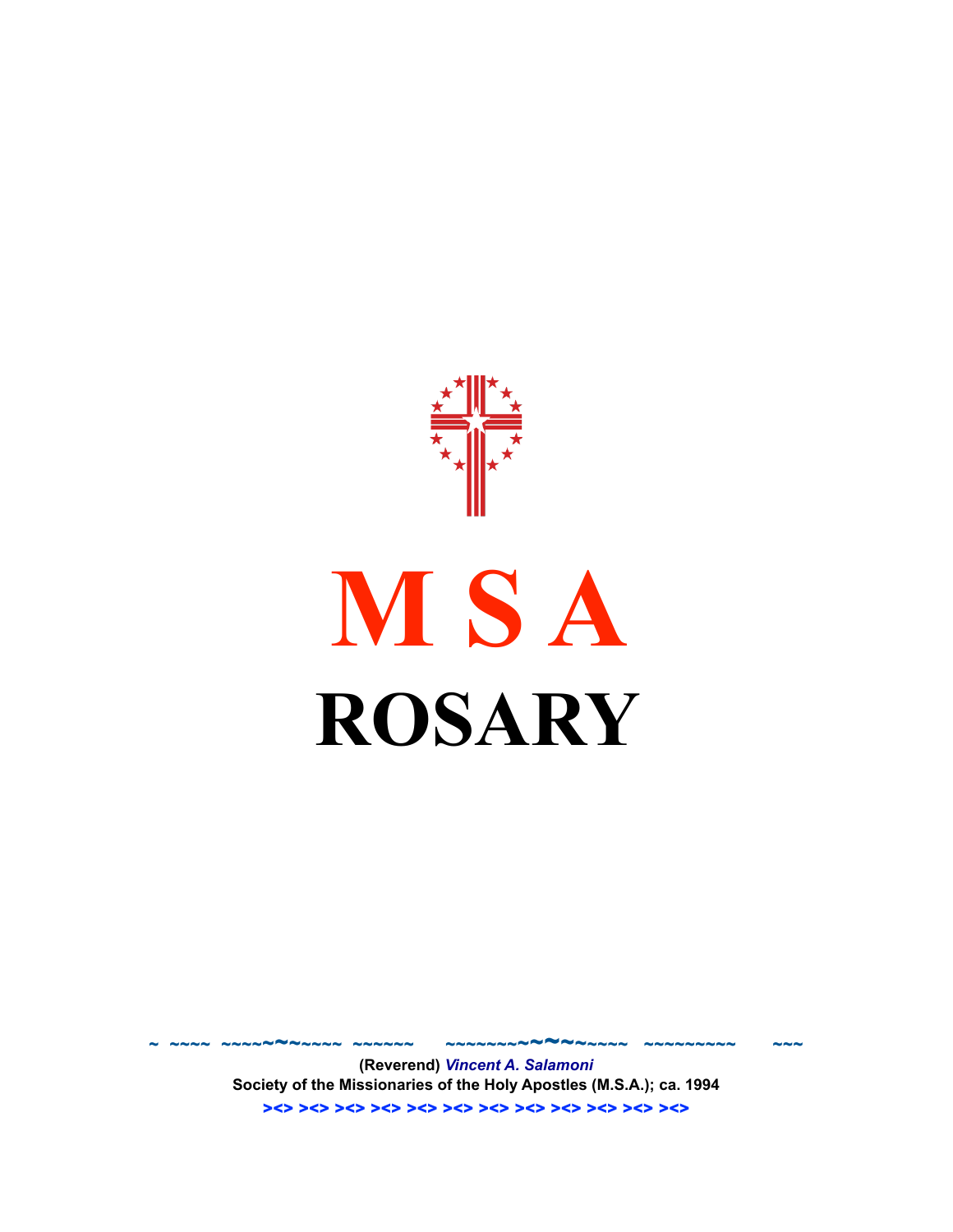# **The Mysteries of the Rosary of Mary, Queen of the Holy Apostles**

The *italic* quotes are by **Eusebe Menard, OFM** Founder of the **Society of the Missionaries of the Holy Apostles (MSA)**



**Imprimatur: Most Rev. Michael R. Cote Bishop of Norwich 26 March 2014**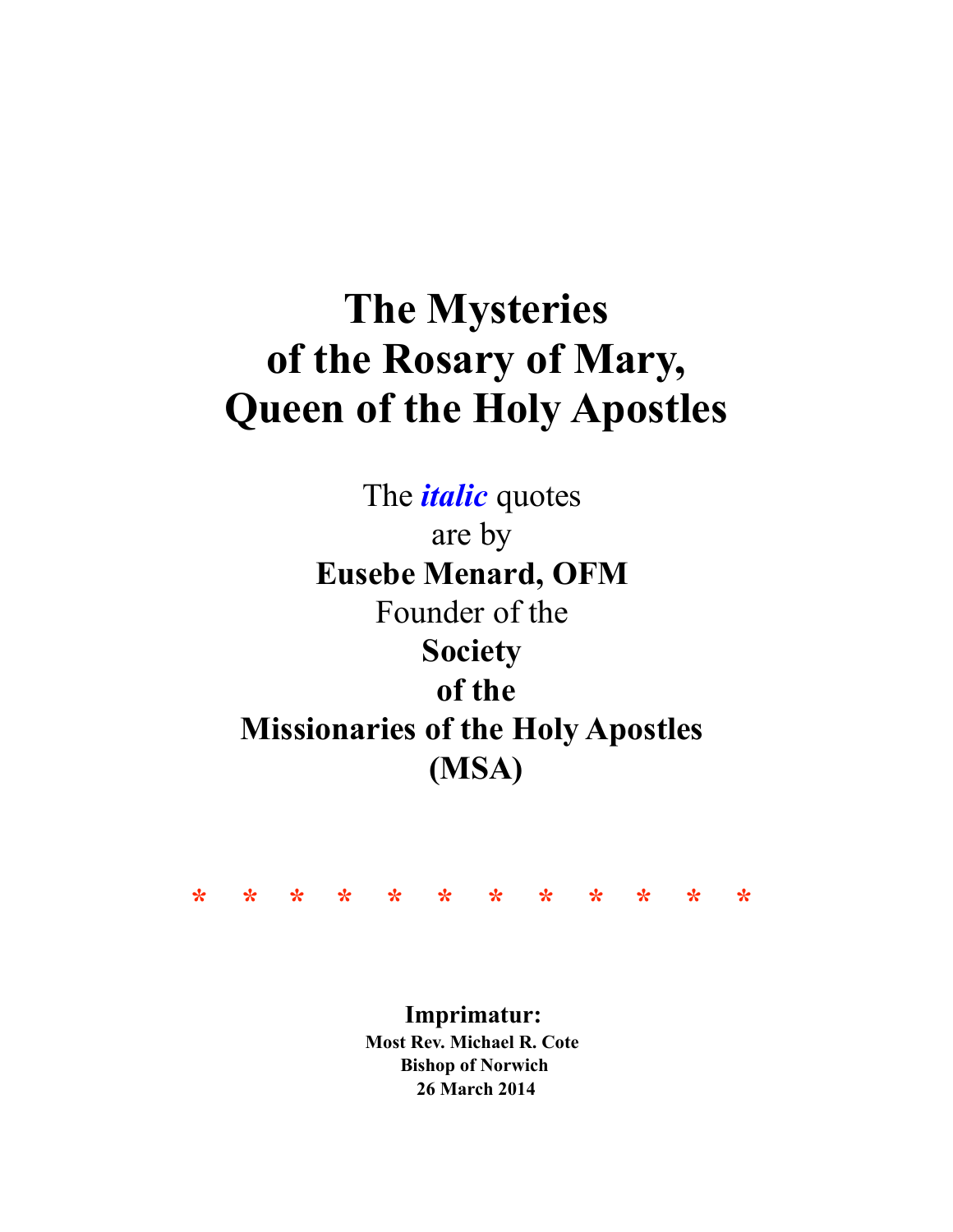#### **First Mystery**

**The Vocation of the Holy Apostles**

*"The mission of an apostle is nothing if God doesn't inspire it."*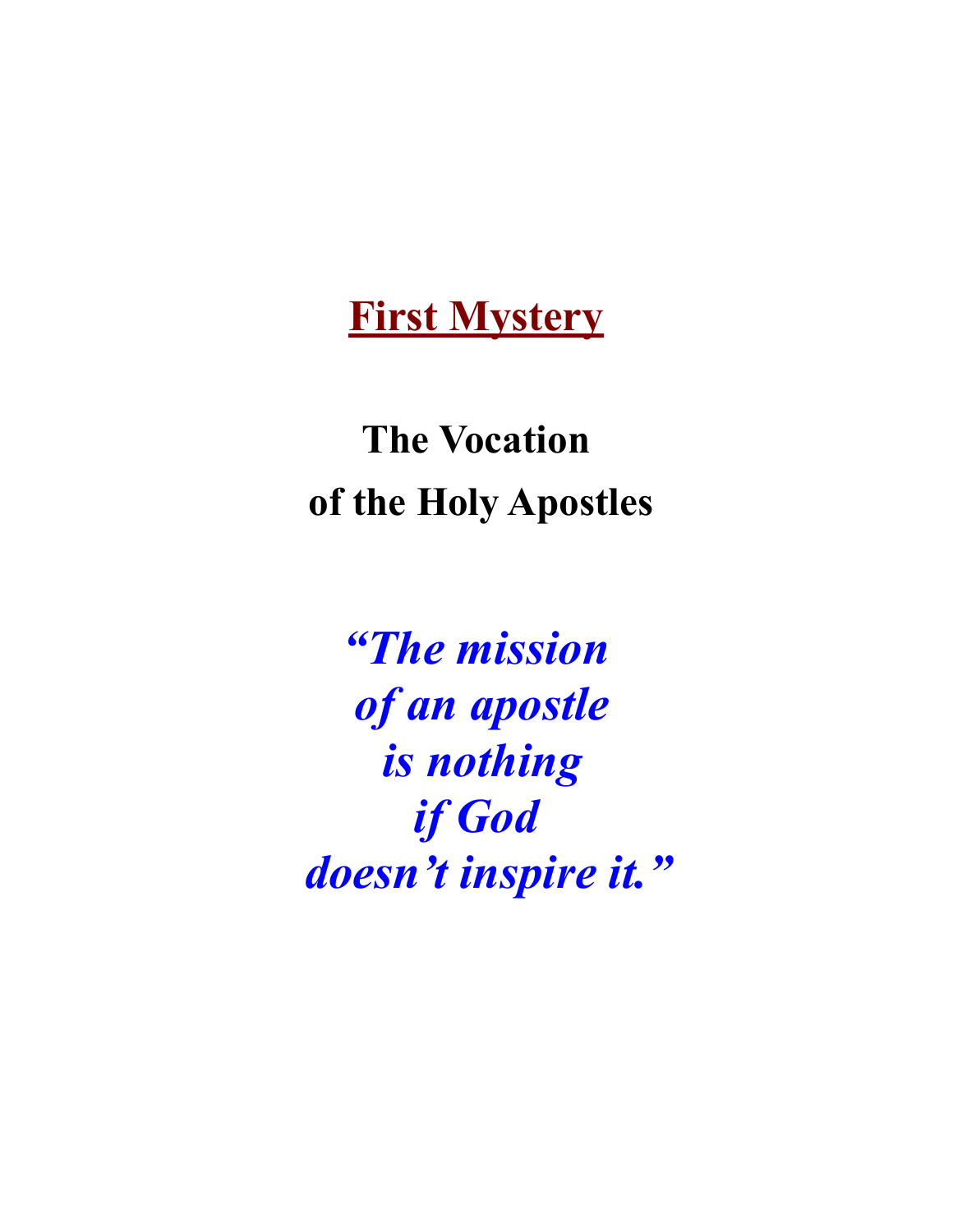## **Second Mystery**

### **Jesus and the Apostles in the Holy Land**

*"Love is the very meaning of life and the world … everything comes from Him and ends with Him."*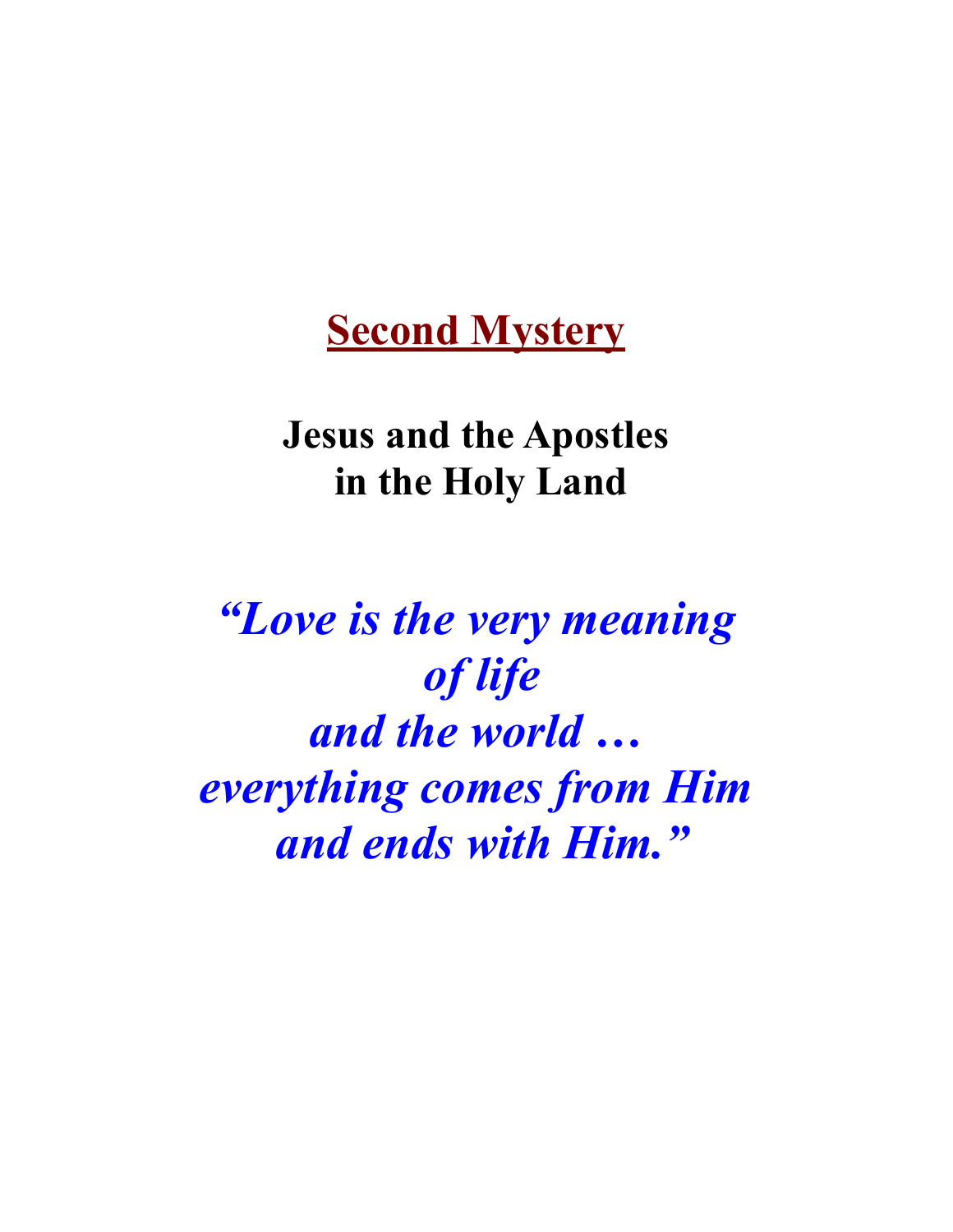#### **Third Mystery**

#### **The Last Supper**

*"When the priest celebrates the Eucharist, he celebrates with the universe itself."*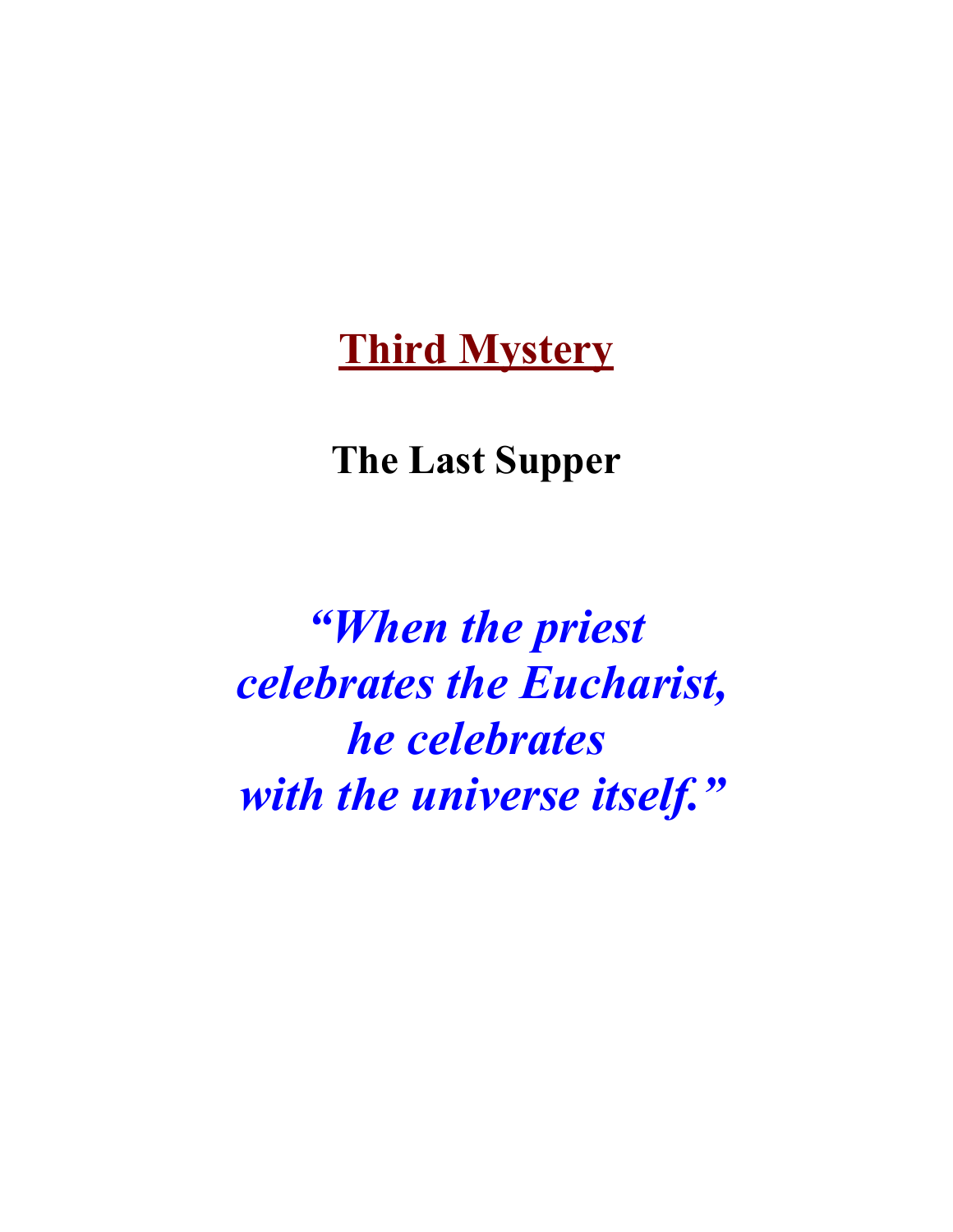### **Fourth Mystery**

**The Descent of the Holy Spirit on the Apostles**

*"By the flame of the Holy Spirit, kindle in me apostolic zeal …"*